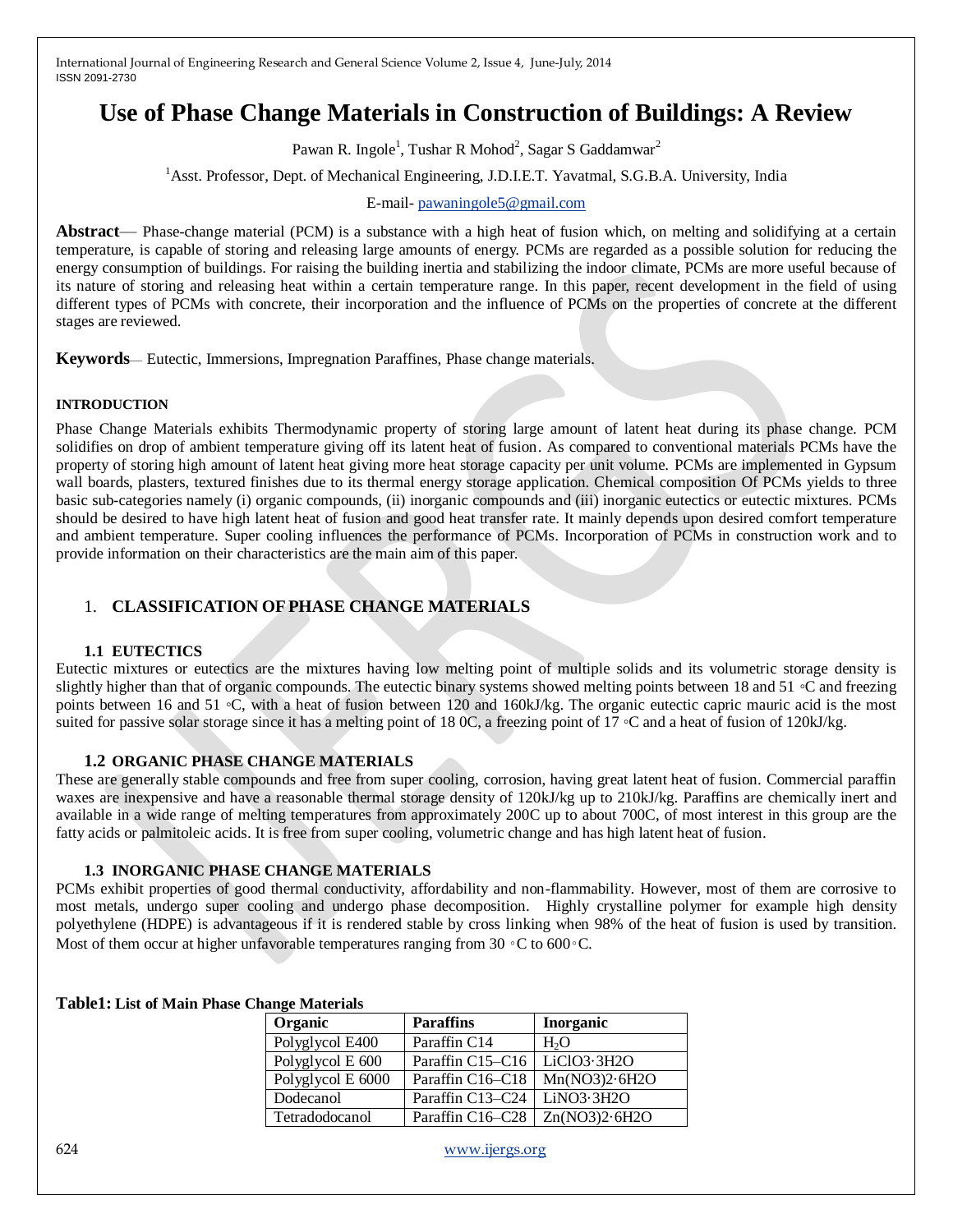| Biphenyl           | Paraffin $C_{18}$        | $Na_2CO_3.10H_2O$                      |
|--------------------|--------------------------|----------------------------------------|
| <b>HDPE</b>        | Paraffin $C_{20}-C_{33}$ | $CaBr_2·6H_2O$                         |
| Propianide         | Paraffin $C_{23}-C_{50}$ | $Na2S2O3·5H2O$                         |
| Dimethyl-sulfoxide |                          | Ba(OH) <sub>2</sub> ·8H <sub>2</sub> O |
| Capric acid        |                          | $Mg(NO3)2·6H2O$                        |
| Capricinic acid    |                          | $(NH_4)Al(SO_4) \cdot 6H_2O$           |
| Laurinic acid      |                          | MgCl2.6H2O                             |
| Miristic acid      |                          | NaNO <sub>3</sub>                      |
| Lakisol            |                          | KNO3                                   |
| Palmitic acid      |                          | <b>KOH</b>                             |
| Stearic acid       |                          | MgCl <sub>2</sub>                      |

# **2. PCMS INCORPORATIONS IN CONCRETE**



**Figure1.** Heating and cooling function of concrete wall incorporated with PCM.

#### **2.1 IMPREGNATION**

Impregnation consists of three basic proceedings; first step includes evacuation of air and water from the porous or light weight aggregates with the help of vacuum pump. Soaking of porous aggregates in the liquid PCM under vacuum ends second step. Lastly, in the third step, the pre-soaked PCM porous aggregate functioning as a 'carrier for the PCM' is mixed into the concrete.

#### **2.2 IMMERSIONS**

Soaking of the porous concrete products in a melted PCM (named immersion PCM-concrete) is called as immersion technique which was first introduced by Hawes. It is the immersion of porous concrete products in a container already filled with the liquid PCM. The effectiveness of emersion process mainly depends on absorption capacity of the concrete, temperature and types of PCM being employed.

#### **2.3 DIRECT MIXING**

PCM must be first encapsulated within a chemically and physically stable shell before directly mixing it with concrete. Encapsulation can be done by interfacial polymerization, emulsion polymerization, in situ polymerization as well as spray drying. For direct mixing, the shell hardness of the PCM microcapsules should be sustainable and indestructible to avoid any damage during the concrete mixing.

#### **3. APPLICATIONS OF PCMS**

#### **3.1 BUILDING APPLICATIONS**

To improve the performances of technical installations such as hot water heat stores, pipe insulation and cool thermal energy storage and latent heat thermal storage systems, PCMs can be incorporated. In addition, the improvement of double facades with PCMs has been achieved for better control of the cavity temperature.

#### **3.2 PCM ENHANCED CONCRETE**

PCM enhanced concrete (thermo-concrete) is another possibility for applying PCMs in building constructions. To produce low cost storage materials with structural and thermostatic properties, thermo-concrete is an appropriate PCM with a concrete matrix or opencell cements.

#### **3.3 THERMAL ENERGY STORAGE AND COOLING POWER POTENTIAL**

For efficient energy storage in connection with the two-phase heat transfer fluid water/steam, high-temperature PCM is a key component. Necessary power density demands for specific applications can be met by nitrate salts used for high-temperature PCM

625 [www.ijergs.org](http://www.ijergs.org/)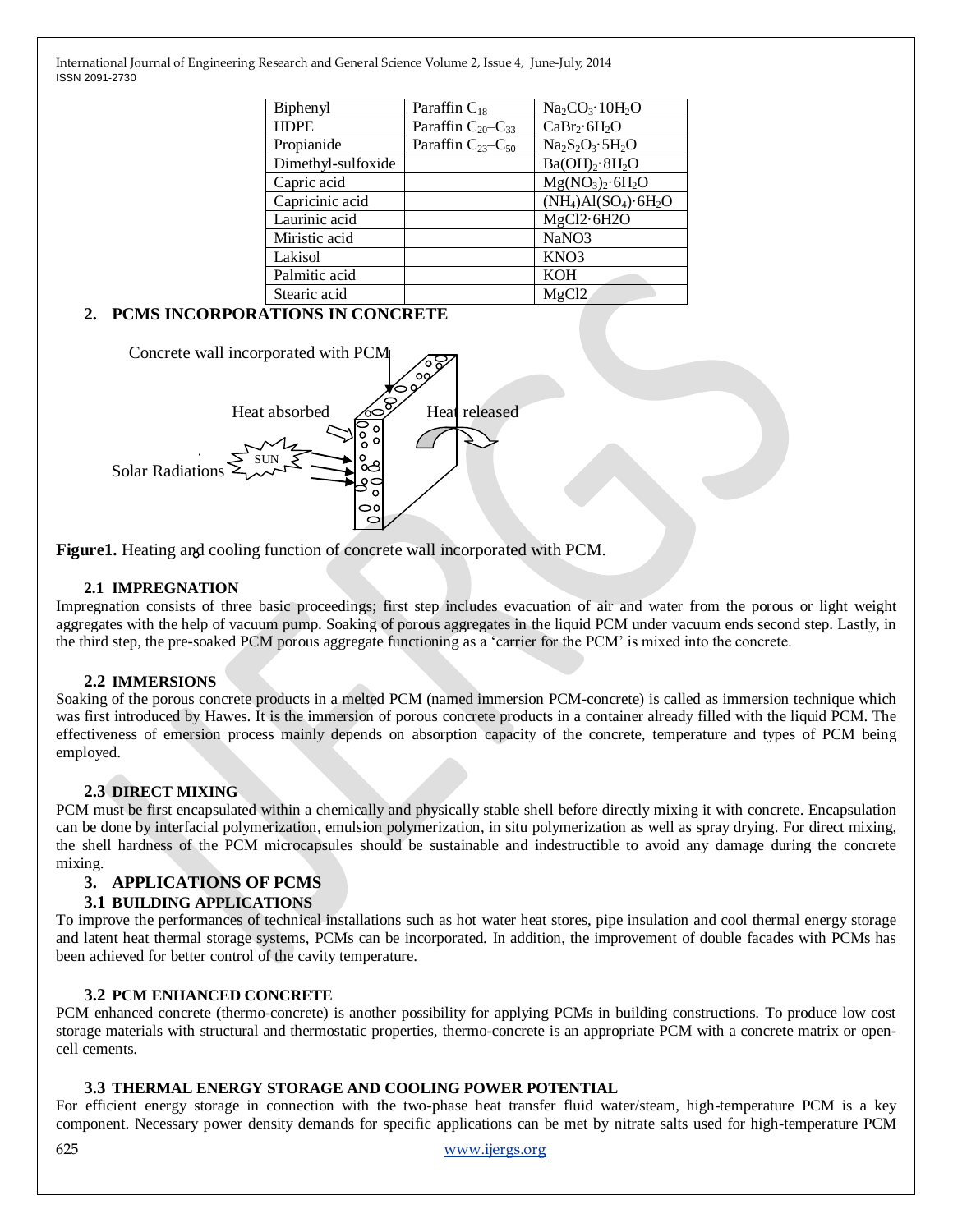storage. A design development of radially finned tubes by DLR is applied in a 700 kW h PCM thermal energy storage demonstration modules.

# **4. RECENT WORK IN THE FIELD OF PCMs**

M. Ravikumar et al. (2012) analyzed the heat transmission across three roof structures viz., bare RCC roof, RCC roof with weathering coarse and RCC roof with PCM above RCC. It was concluded that the thermal inertia of roof is very high, moderate and lowest with PCM, WC and RCC roofs respectively. Thus the roof structure below the PCM layer is not affected much by the external climatic variation.

Gang Li et al. (2012) reviewed the recent development of available cold storage materials for subzero applications. Absorption and adsorption storages are mainly discussed for their working pairs, heat transfer enhancement and system performance improvement aspects.

Lin Qiu, et al. (2012) analyzed the reality melting and solidification of PCM set up the PCM heat transfer model which considering liquid-phase natural convection in this paper and exploits CFD software to carry out numerical simulation.

Mario A Medina, et al. (2013) presented results of the potential thermal enhancements in building walls derived from using phase change materials. For the frame walls, the PCM encapsulated within reflective foil sheets yielded the highest reductions of 52.4% (peak) and 35.6% for a PCM concentration of about 15%, producing more stable wall temperatures.

Amarendra Uttam, et al. (2013) presented the application of phase-change energy storage in air conditioning applications. It was concluded from the results that during day time temperature of air coming to the room is decreased by 2-4 K. The effectiveness of system is highly dependent on local climate.

Guohui Feng, , et al. (2013) showed that compared to normal fresh air system, the phase change solar energy fresh air thermal storage system has a significant improvement in energy saving and indoor comfort level and will play an important role in the energy sustainable development.

Tung-Chai Ling, , et al. (2013) investigated that PCM-concrete has some useful characteristics such as better latent heat storage and thermal performance. The inclusion of PCM in concrete yields a significant improvement in the thermal performance of the concrete.

Jessica Giro-Paloma et al. (2013) suggested that the use of microencapsulated PCM has many advantages as microcapsules can handle phase change materials as core allowing the preparation of slurries. It was concluded that stiffness depended on the temperature assay and particle size, which showed an important decrease in elastic properties at 8000C.

Doerte Laing, et al. (2013) analyzed that a high-temperature PCM is a key component for storing latent heat. The 700 kWh PCM storage has been tested successfully in a combined storage system for DSG. The operation of this PCM storage module for evaporating water in constant and sliding pressure mode was succeeded.

Camila Barreneche et al. (2013), showed that the Phase change materials can be presented as materials with high thermal energy storage capacity due to the latent heat stored/released during phase change, reducing the energy demand of buildings when incorporated to construction materials. The benefit from extending the PCM addition up to 15 wt% is better for gypsum samples than for Ordinary Portland cement matrixes.

Servando Álvarez, et al. (2013) investigated that more the contact area between PCM and air by a factor of approximately 3.6, increase the convective heat transfer coefficient significantly, allowing the cold stored usage.

M.R. Anisur et al. (2013) emphasized that opportunities for energy savings and green house-gas emissions reduction with the implementation of PCM in TES systems. It was concluded that about 3% of total CO2 emissions by fuel, projected in 2020 could be reduced with PCM applications in building for heating and cooling.

Jisoo Jeon, et al. (2013) highlighted that the proper design of TES systems using a PCM requires quantitative information and knowledge about the heat transfer. He reviewed the development of available latent heat thermal energy storage technologies and discusses PCM application methods for residential building using radiant floor heating systems.

# **5. CONCLUSION**

PCMs work as a store house of thermal energy and deliver it as and when required due to its high latent heat of fusion/fission, thus aids to energy saving. Wide applications of PCMs in buildings do not seem optimal but improvements in thermal heat storage (THS) of PCMs make them implementable on wide range. Among all PCMs, Organic compounds particularly Paraffin waxes are most suitable for latent heat storage (LHS) due to their compatibility with human comfort temperature range of about  $26^{\circ}$ C with their affordability.

# **REFERENCES:**

# **Journal Papers and Conferences**

[1] Francis Agyenim, Neil Hewitt, Philip Eames,Mervyn Smyth, A review of materials, heat transfer and phase change problem formulation for latent heat thermal energy storage systems (LHTESS), Renewable and Sustainable Energy Reviews, vol.14, pp.615– 628, 2010.

[2] Mohammed M. Farid, Amar M. Khudhair, Siddique Ali K. Razack,Said Al-Hallaj, A review on phase change energy storage: materials and applications, Energy Conversion and Management, vol.45, pp.1597–1615, 2004.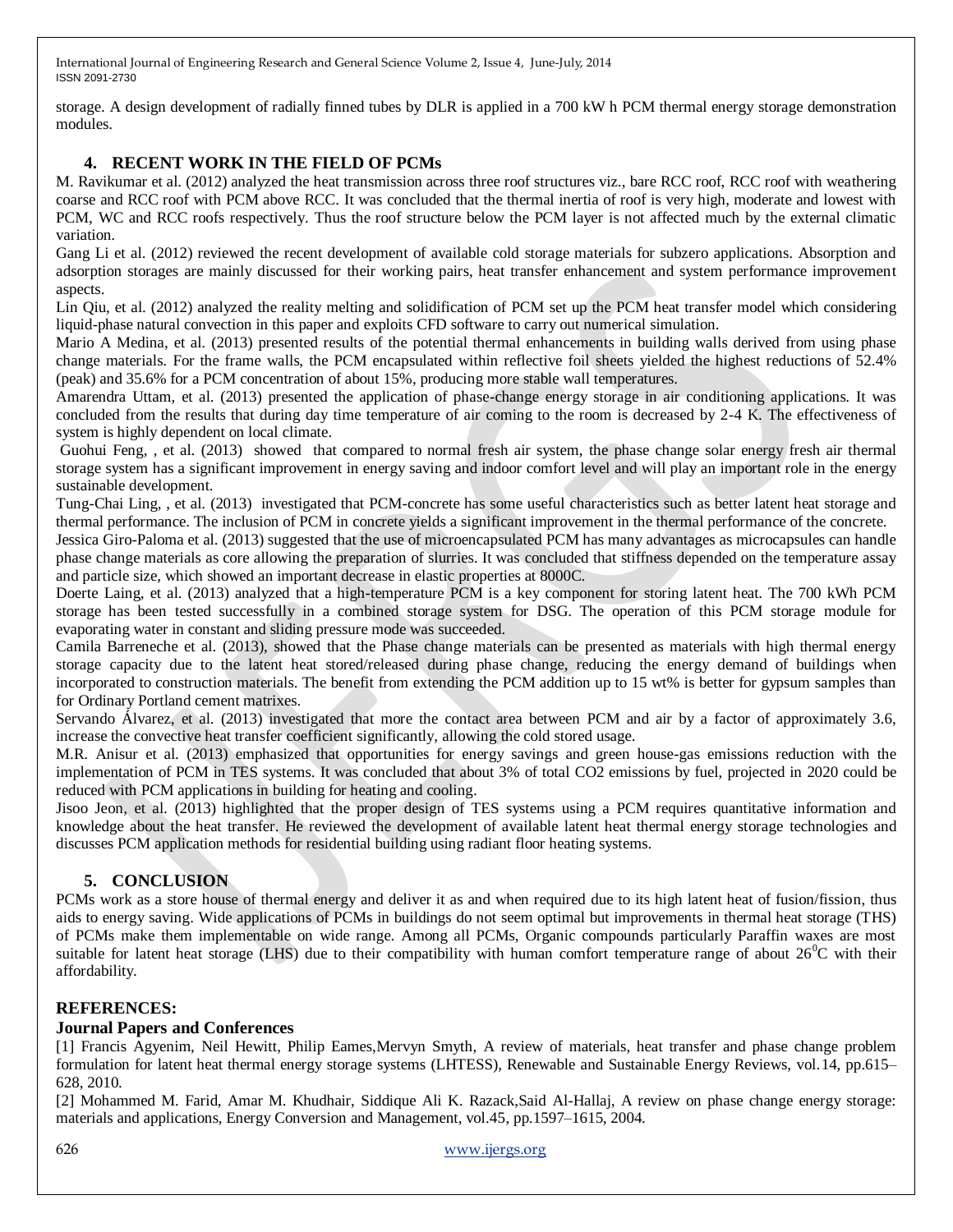[3] M Ravikumar, PSS Srinivasan, Analysis of heat transfer across building roof with phase change material, Journal of Computational Information Systems, vol.4, pp.1497-1505, 2012.

[4] Piia Lamberg, Reijo Lehtiniemi, Anna-Maria Henell, Numerical and experimental investigation of melting and freezing processes in phase change material storage, International Journal of Thermal Sciences, vol.43, pp.277–287, 2004.

[5] Y. Tian, C.Y. Zhao, Numerical investigations of heat transfer in phase change materials using non-thermal equilibrium model, 11th UK National Heat Transfer Conference, London, UK, 6-8 September, 2009.

[6] Dariusz Heim, Joe A. Clarke, Numerical modelling and thermal simulation of PCM–gypsum composites with ESP-r, Energy and Buildings, vol. 36, pp. 795–805, 2004.

[7] Lin Qiu, Min Yan, Zhi Tan, Numerical Simulation and Analysis of PCM on Phase Change Process Consider Natural Convection Influence, The  $2<sup>nd</sup>$  International Conference on Computer Application and System Modeling 2012.

[8] Mario A Medina, Kyoung Ok Lee, Xing Jin, Xiaoqin Sun, On the use of phase change materials in building walls for heat transfer control and enhanced thermal performance, APEC Conference on Low-carbon Towns and Physical Energy Storage, Changsha, China, 25-26 May, 2013.

[9] Amarendra Uttam, J. Sarkar, Performance Analysis of Phase Change Material based Air-Conditioning System, 2<sup>nd</sup> International Conference on Emerging Trends in Engineering & Technology, College of Engineering, Teerthanker Mahaveer University, 12-13 April, 2013.

[10] Ruben Baetensa, Bjørn Petter Jelle, Arild Gustavsen, Phase change materials for building applications: A state-of-the-art review, Energy and Buildings, vol.42, pp.1361–1368, 2010.

[11] Guohui Feng, Lei Zhao, Yingchao Fei, Huang Kailiang, Shui Yu, Research on the phase change solar energy fresh air thermal storage system, APEC Conference on Low-carbon Towns and Physical Energy Storage, Changsha, China, May 25-26, 2013.

[12] Dominic Groulx and Wilson Ogoh, Solid-liquid phase change simulation applied to a cylindrical latent heat energy storage system, COMSOL Conference, Boston, 2009.

[13] Tung-Chai Ling, Chi-Sun Poon, Use of phase change materials for thermal energy storage in concrete: An overview, Construction and Building Materials, vol.46, pp.55–62, 2013.

[14] M. Marinkovic, R. Nikolic, J. Savovic, S. Gadz\uric, I. Zsigrai, Thermochromic complex compounds in phase change materials: Possible application in an agricultural greenhouse, Solar Energy Materials and Solar Cells, vol.51, pp.401-411, 1998.

[15] Shankar Krishnan, Suresh V. Garimella, and Sukhvinder S. Kang, A novel hybrid heat sink using phase change materials for transient thermal management of electronics, IEEE Transactions on Components and Packaging Technologies, vol. 28, pp.281-289, June 2005.

[16] Murat M. Kenisarin, High-temperature phase change materials for thermal energy storage, Renewable and Sustainable Energy Reviews, vol.14, pp.955–970, 2010.

[17] T. Siegrist, P. Jost, H. Volker, M.Woda, P. Merkelbach, C. Schlockermann and M.Wuttig, Disorder-induced localization in crystalline

Phase-change materials, Published online, DOI: 10.1038/nmat2934, 9 January 2011.

[18] I. Krupa, G. Mikova´, A.S. Luyt, Phase change materials based on low-density polyethylene/paraffin wax blends, European Polymer Journal, vol.43, pp.4695–4705, 2007.

[19] Dale P. Bentz, Randy Turpin, Potential applications of phase change materials in concrete technology, Cement & Concrete Composites, vol.29, pp.527–532, 2007.

[20] Xiaoming Fang, Zhengguo Zhang, Zhonghua Chen, Study on preparation of montmorillonite-based composite phase change materials and their applications in thermal storage building materials, Energy Conversion and Management, vol.49, pp.718–723, 2008. [21] Jessica Giro-Paloma, Gerard Oncins, Camila Barreneche, Mònica Martínez, A.Inés Fernández, Luisa F. Cabeza, Physicochemical and mechanical properties of microencapsulated phase change material, Applied Energy, vol.109, pp.441–448, 2013.

[22] Doerte Laing a, Thomas Bauer, Nils Breidenbach, Bernd Hachmann, Maike Johnson, Development of high temperature phasechange-material storages, Applied Energy, vol.109, pp.497–504, 2013.

[23] Camila Barreneche, M. Elena Navarro, A. Inés Fernández, Luisa F. Cabeza, Improvement of the thermal inertia of building materials incorporating PCM: Evaluation in the macro-scale, Applied Energy, vol.109, pp.428–432, 2013.

[24] Servando Álvarez, Luisa F. Cabeza, Alvaro Ruiz-Pardo, Albert Castell, José Antonio Tenorio, Building integration of PCM for natural cooling of buildings, Applied Energy, vol.109, pp.514–522, 2013.

[25] M.R. Anisur, M.H.Mahfuz, M.A.Kibria, R.Saidur, I.H.S.C.Metselaar, T.M.I.Mahlia, Curbing global warming with phase change materials for energy storage, Renewable and Sustainable Energy Reviews, vol.18, pp.23–30, 2013.

[26] Jisoo Jeon, Jung-Hun Lee, Jungki Seo,Su-Gwang Jeong, Sumin Kim, Application of PCM thermal energy storage system to reduce building energy consumption, J. Therm Anal Calorim, DOI 10.1007/s10973-012-2291-9, pp.279–288, Budapest, Hungary, 15 February 2012.

[27] Dong Zhanga, Zongjin Lib, Jianmin Zhoua, Keru Wu, Development of thermal energy storage concrete, Cement and Concrete Research, vol.34, pp.927–934,2004.

[28] J. Kosny, D.W. Yarbrough, K.E. Wilkes, D. Leuthold, A.M. SyEd, PCM enhanced cellulose insulation in lightweight natural fibers. http://intraweb.stockton.edu/, 2005 (retrieved 13.10.08).